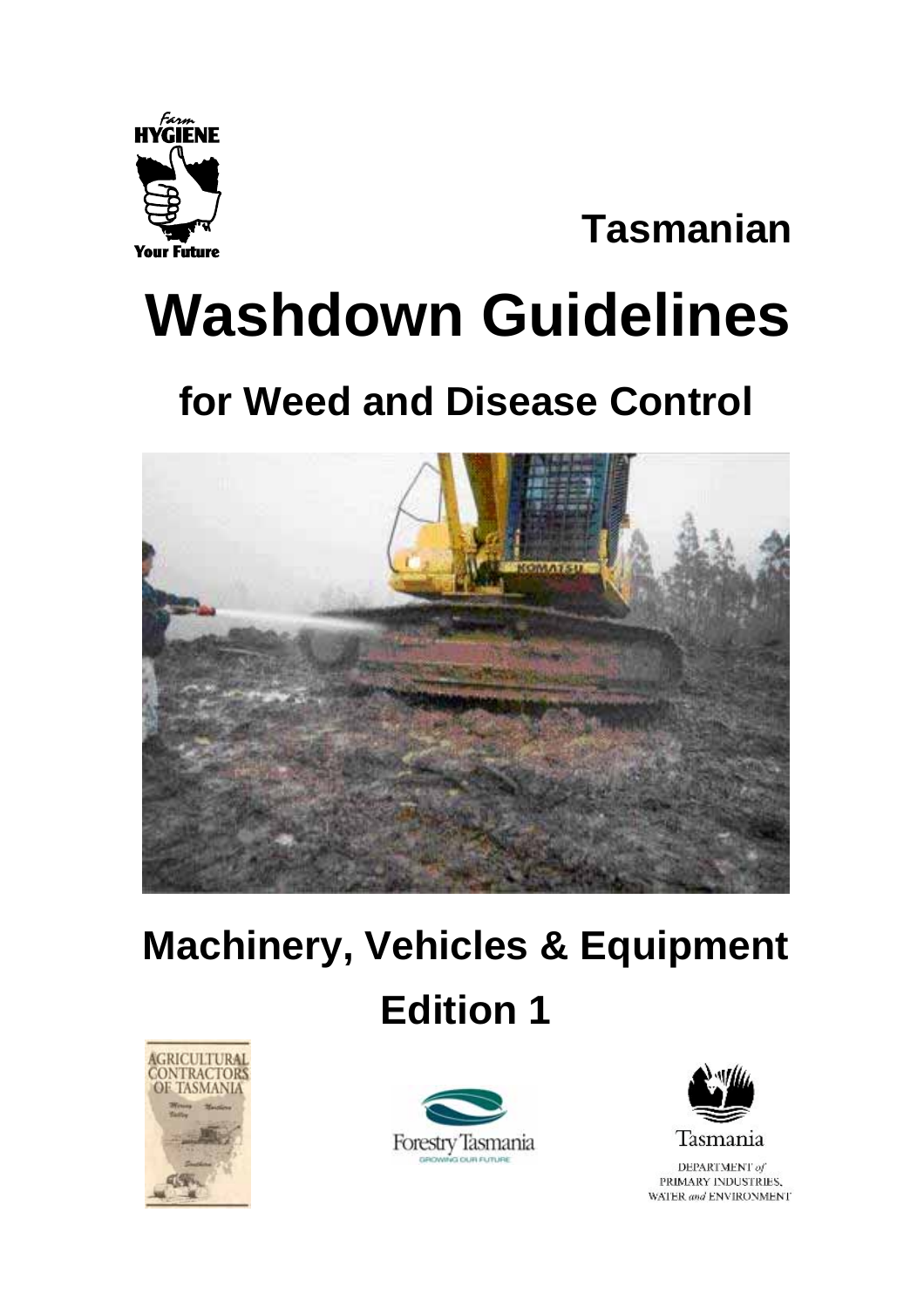#### **Tasmanian Washdown Guidelines For Weed and Disease Control**

### **Edition 1 April 2004**

#### ACKNOWLEDGEMENTS

The Queensland Weed Seed Project kindly allowed their washdown procedures to be used as a basis for these guidelines. This document was prepared by Tim Rudman (Department of Primary, Industries Water and Environment), David Tucker (Forestry Tasmanian) and Doug French (Agricultural Contractors Association of Tasmania) with the input from councils, industry and State government. Cover photograph David Tucker.

#### REVIEW OF THE GUIDELINES

The Washdown Guidelines will be reviewed in April 2005. Comments on the guidelines may be forwarded to:

| David Tucker       | Doug French                     | Tim Rudman                        |
|--------------------|---------------------------------|-----------------------------------|
| Forestry Tasmania, | <b>Agricultural Contractors</b> | <b>Nature Conservation Branch</b> |
| 79 Melville St     | 334 Hazelwoods Lane             | GPO box 44                        |
| Hobart Tas. 7000   | Whitemoore Tas. 7303            | Hobart Tas. 7001                  |

#### DISCLAIMER

The Tasmanian Department of Primary Industries, Water and Environment, Forestry Tasmania and the Agricultural Contractors Association of Tasmania have produced this publication in good faith, as a guide only. It should not be seen as a substitute for;

- (i) the user seeking his/her own professional advice; and
- (ii) any advice or instruction provided in the constructors' manuals for any machinery, vehicles or equipment.

The Tasmanian Department of Primary Industries, Water and Environment, Forestry Tasmania and the Agricultural Contractors Association of Tasmania accept no liability (whether for negligence, breach of contract or otherwise) for any damage or loss whatsoever or howsoever arising from any reliance upon any representation or advice referred to in this publication.

Accordingly, all use of information, advice or data contained in this publication is at the user's risk.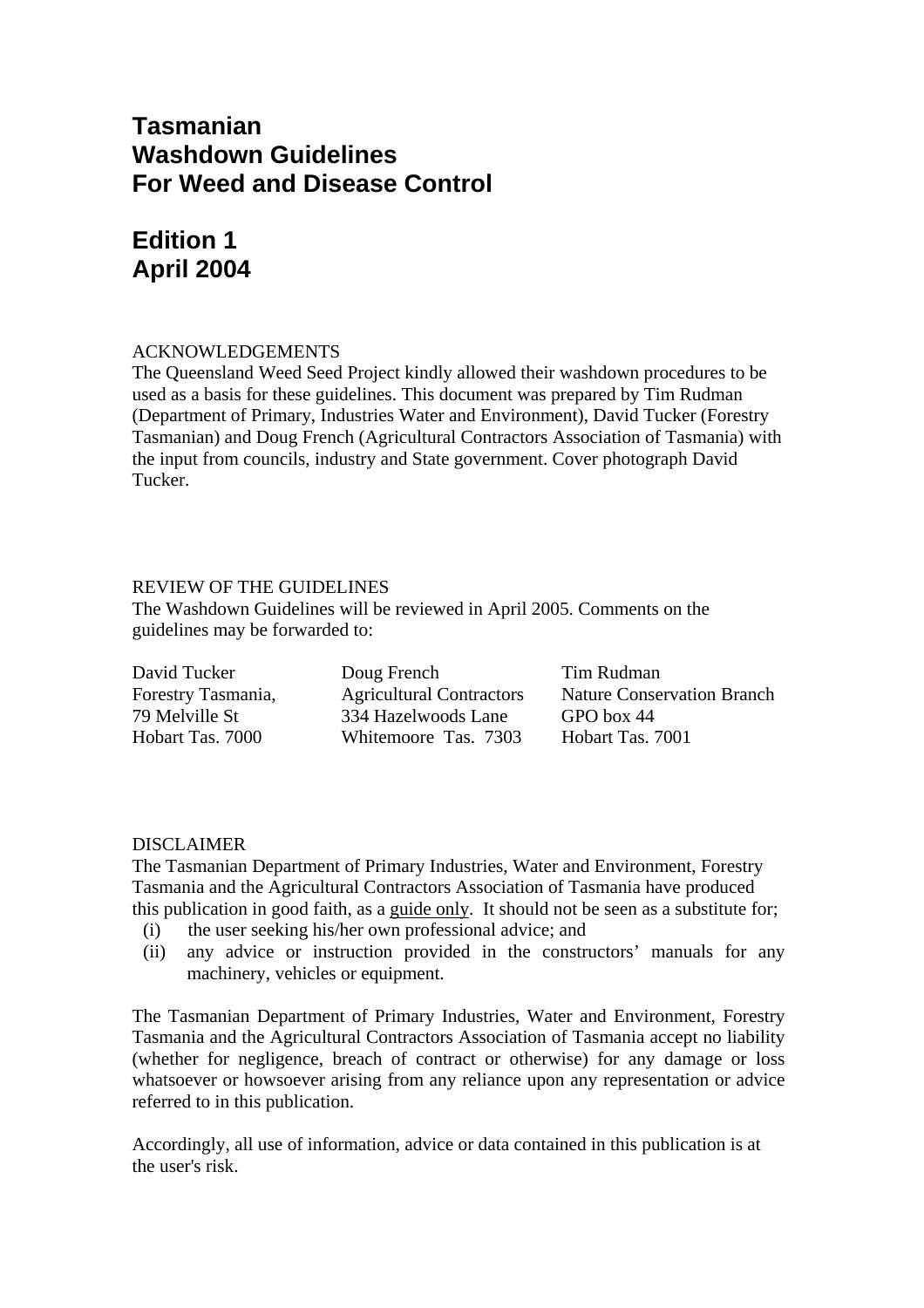# **CONTENTS**

| SLASHERS AND MOWERS.                                              |  |
|-------------------------------------------------------------------|--|
| Water disinfection for <i>Phytophthora</i> root rot management 16 |  |
|                                                                   |  |
| <u> APPENDIX 1: CLEANING AGENTS AND DISINFECTANTS  17</u>         |  |

#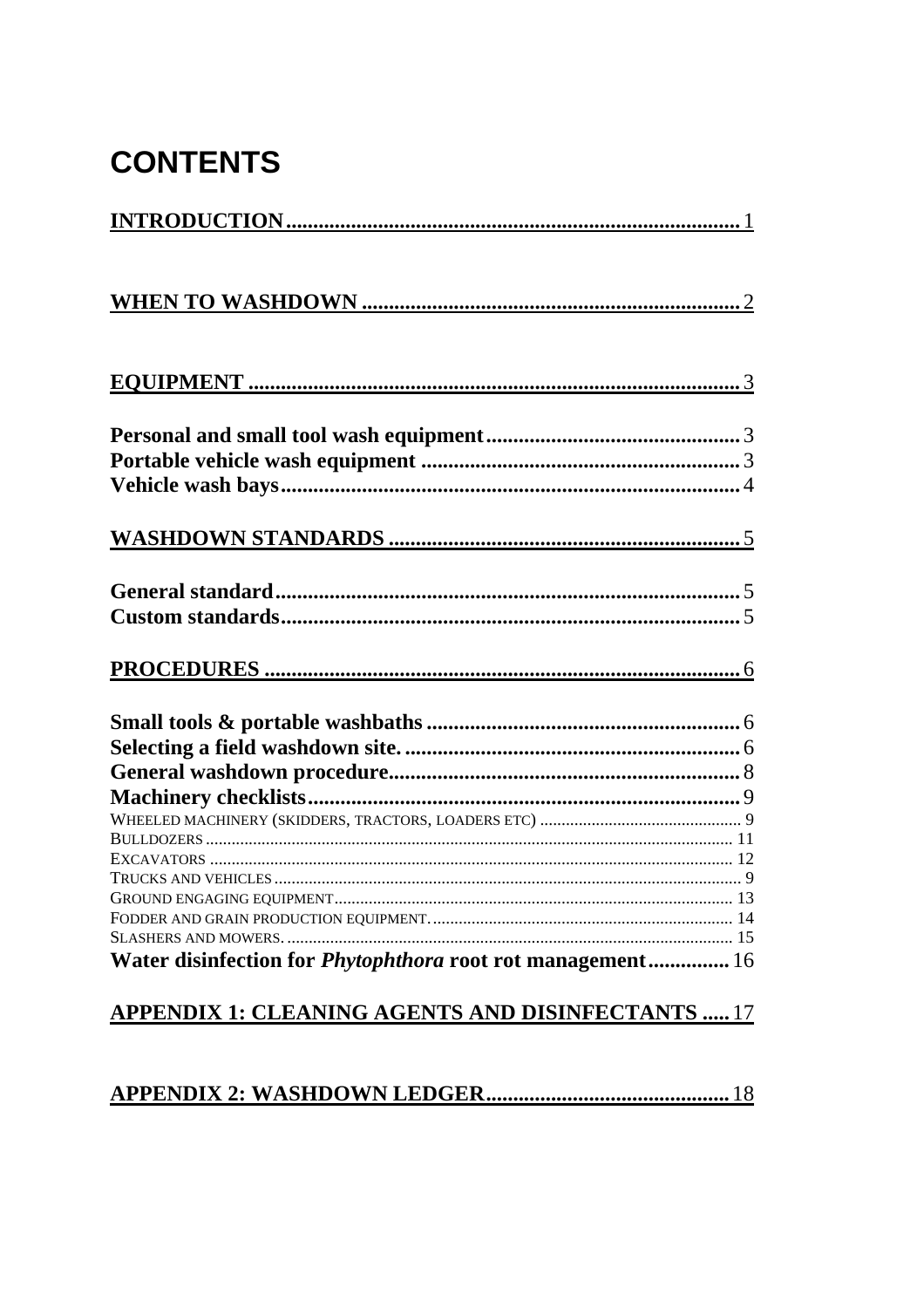# **INTRODUCTION**

We all have a responsibility not to spread weeds and disease when visiting or working on private or Crown land. In some cases this may be a legal requirement specified under provisions of the *Plant Quarantine Act 1997, Animal Health Act 1995* or as detailed in a Weed Management Plan. In other cases industries may have standard operating procedures or codes of practice governing washdown requirements for weed and disease control.

Weed seed, some insects and plant pathogens may travel almost sight unseen in mud or lodged in nooks and crannies on machinery, vehicles and other equipment. It is easy to overlook the risk of carrying weeds and diseases; the consequences however, are not so subtle. Failure to washdown can result in crop losses or permanent environmental damage, often incurring substantial cost to the land owner or manager. For example, crop-destroying diseases such as onion white rot and club root may be spread in soil adhering to farm machinery, while in the bush, the introduction of *Phytophthora* root rot may reduce the biodiversity of heathlands and potentially lead to the extinction of some plants.

These guidelines establish a standard for washdown and provide a guide to prescribing its application where codes of practice or other environmental management plans are not in place.

Always consult the land owner or manager for any specific washdown requirements and approval to proceed with any washdown procedures outlined in these guidelines.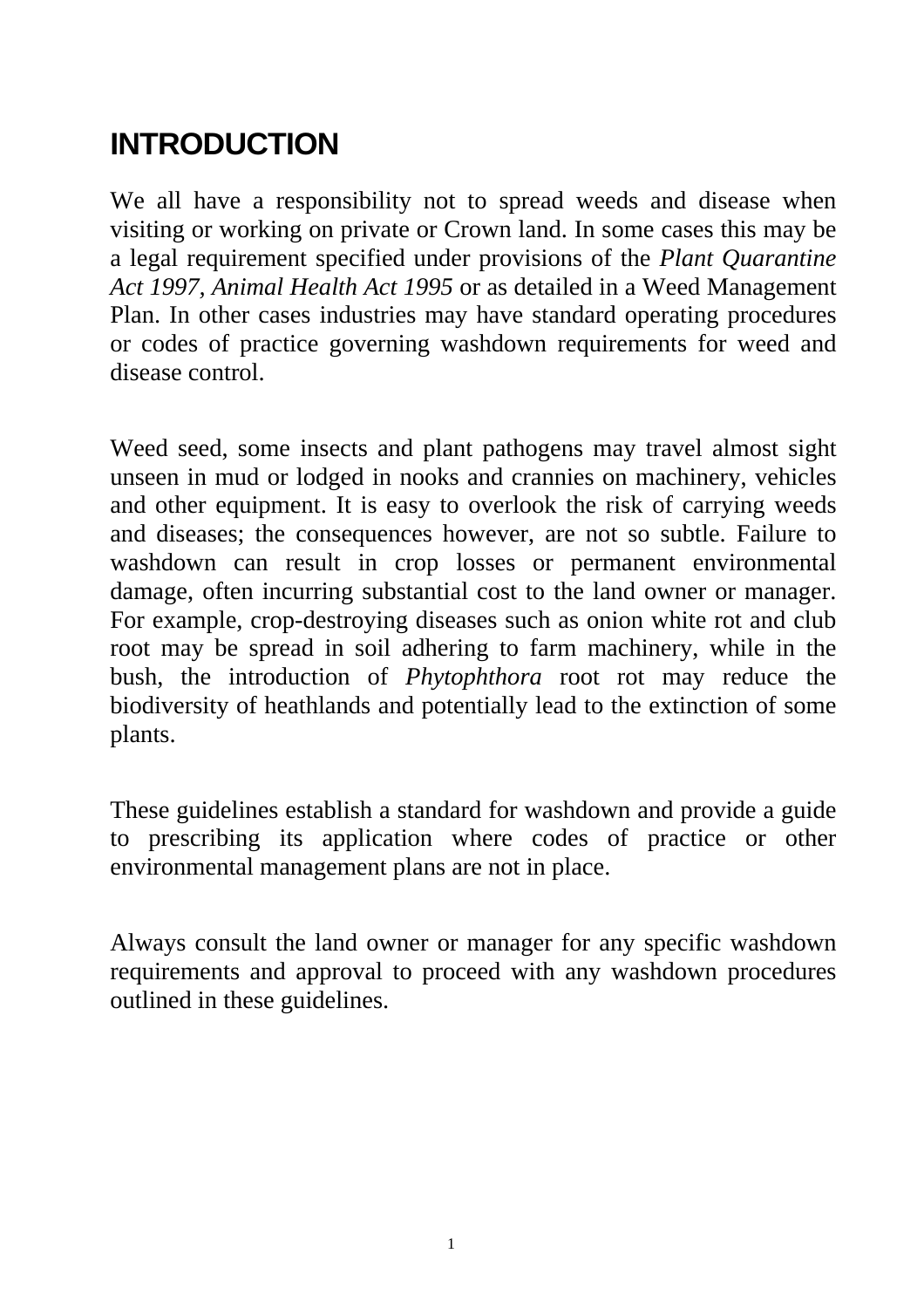# **WHEN TO WASHDOWN**

Many industries have, or are developing, standard operating procedures for vehicle and machinery washdown. Consult your industry code of practice or environmental management system for determining the washdown requirements that apply.

Major developments are also subject to environmental management plans that will specify washdown requirements applying to the project.

For other situations, as a general guide washdown is advisable after:

- operating in an area affected by a weed or disease that is under containment
- transporting weeds or soil known to be infected with weed seed or a plant pathogen

or before:

- moving machinery out of a local area of operation
- moving machinery between properties
- moving vehicles or machinery to an island
- using machinery along roadsides or along river banks
- using machinery to transport soil and quarry materials
- using controlled-access vehicle tracks
- visiting remote areas where access is only by boat, helicopter or light plane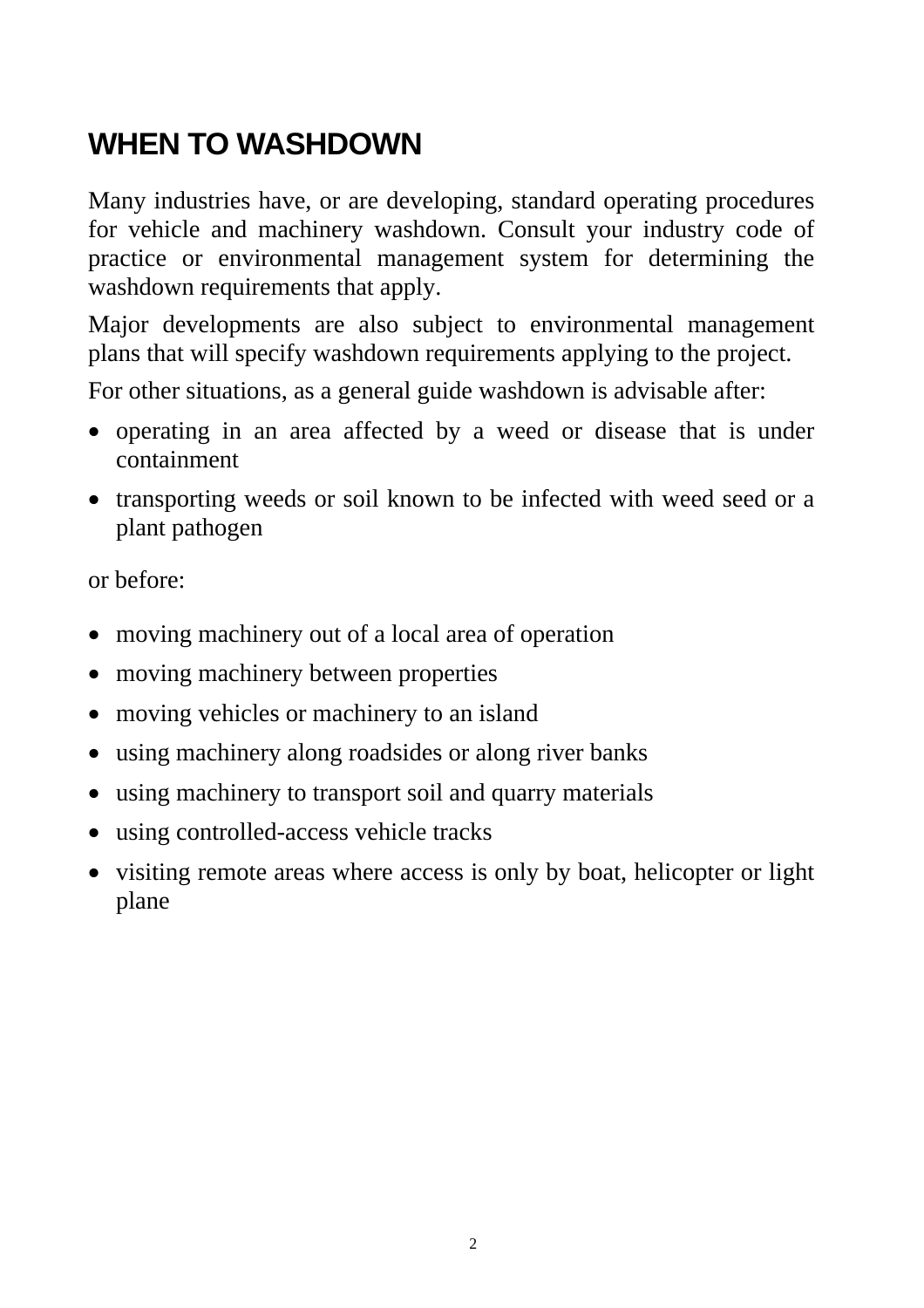# **EQUIPMENT**

# **Personal and small tool wash equipment**

Portable wash baths are recommended for use when travelling in vehicles and helicopters for washing footwear and small tools. Washbaths can be made from a fish box (or other suitably sized plastic box) fitted with an open weave plastic doormat, a scrubbing brush, a pair of safety gloves, glasses, detergent or fungicide, and a container of clean water. For backpacking, a 2 litre bottle, scrubbing brush, safety gloves and glasses can be used for small tools and boot washing.

The fungicide Phytophthora Clean ™ should be added to washbaths to control the spread of *Phytophthora cinnamomi* if:

- sterilising tools used for *P. cinnamomi* sampling
- entering or washing down within a *Phytophthora cinnamomi* management zone
- entering a population of threatened species that is susceptible to *P. cinnamomi*

# **Portable vehicle wash equipment**

Where field wash down is a regular practice facilities should be obtained and carried for the purpose. Large commercial wash units are available, though in many instances small self-assembled systems will be adequate. In industries that use bushfire slip-on units, these are ideal, allowing more flexible choice of washdown sites. Small fire pumps or portable high pressure wash units are suitable. A shovel, crow bar and stiff brush are also required. Farm workshops should also have suitable wash down equipment. Where a blowdown only is required, compressors or portable blower vacs may be used along with a small brush.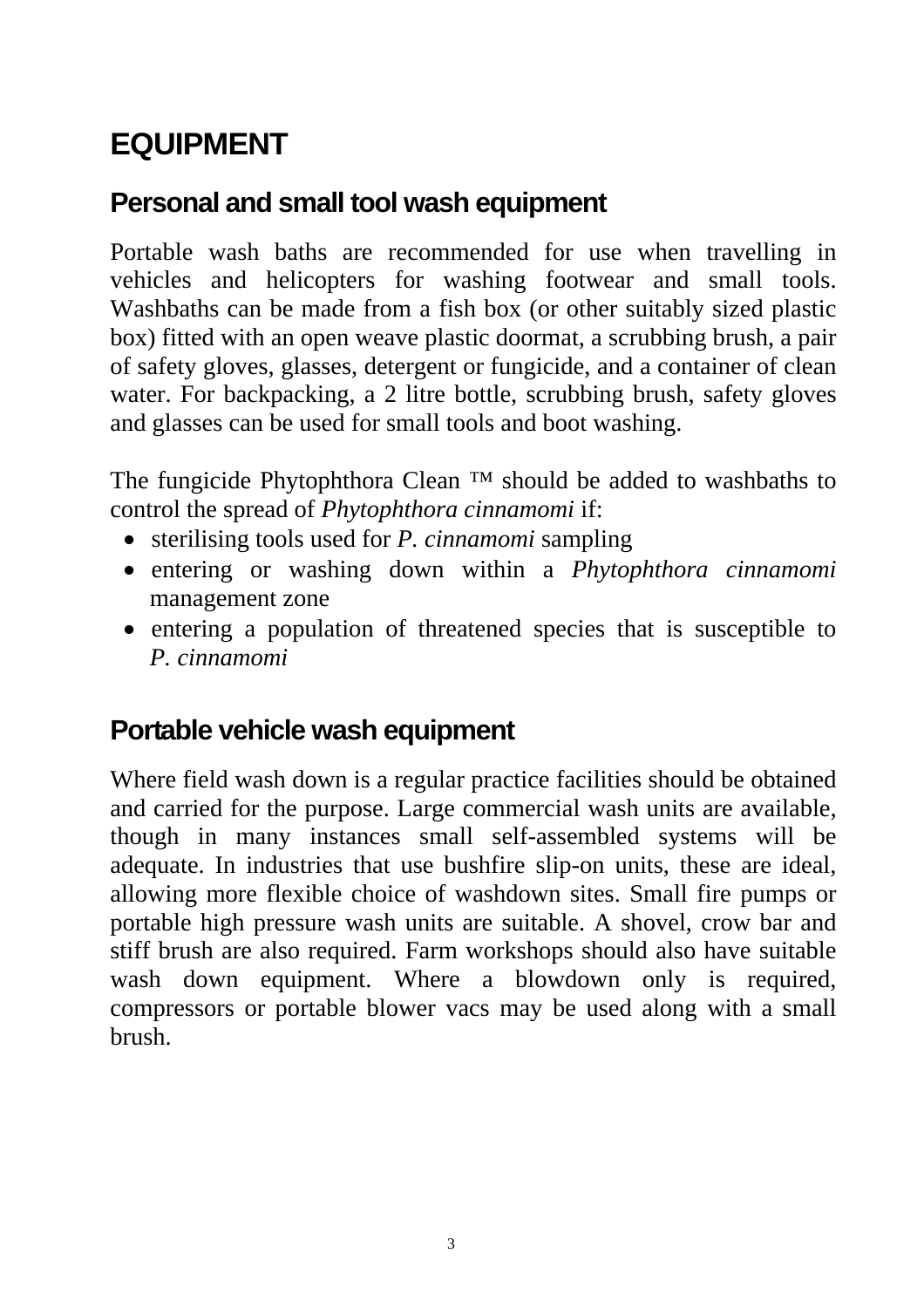# **Vehicle wash bays**

Purpose built wash bays should be used when ever possible. These washdown facilities include effective effluent management systems to protect the environment. Commercial washdown facilities are available for vehicles and small trucks at most large towns.



Figure 1 Smithton truckwash in action (Photo: Sue Jennings)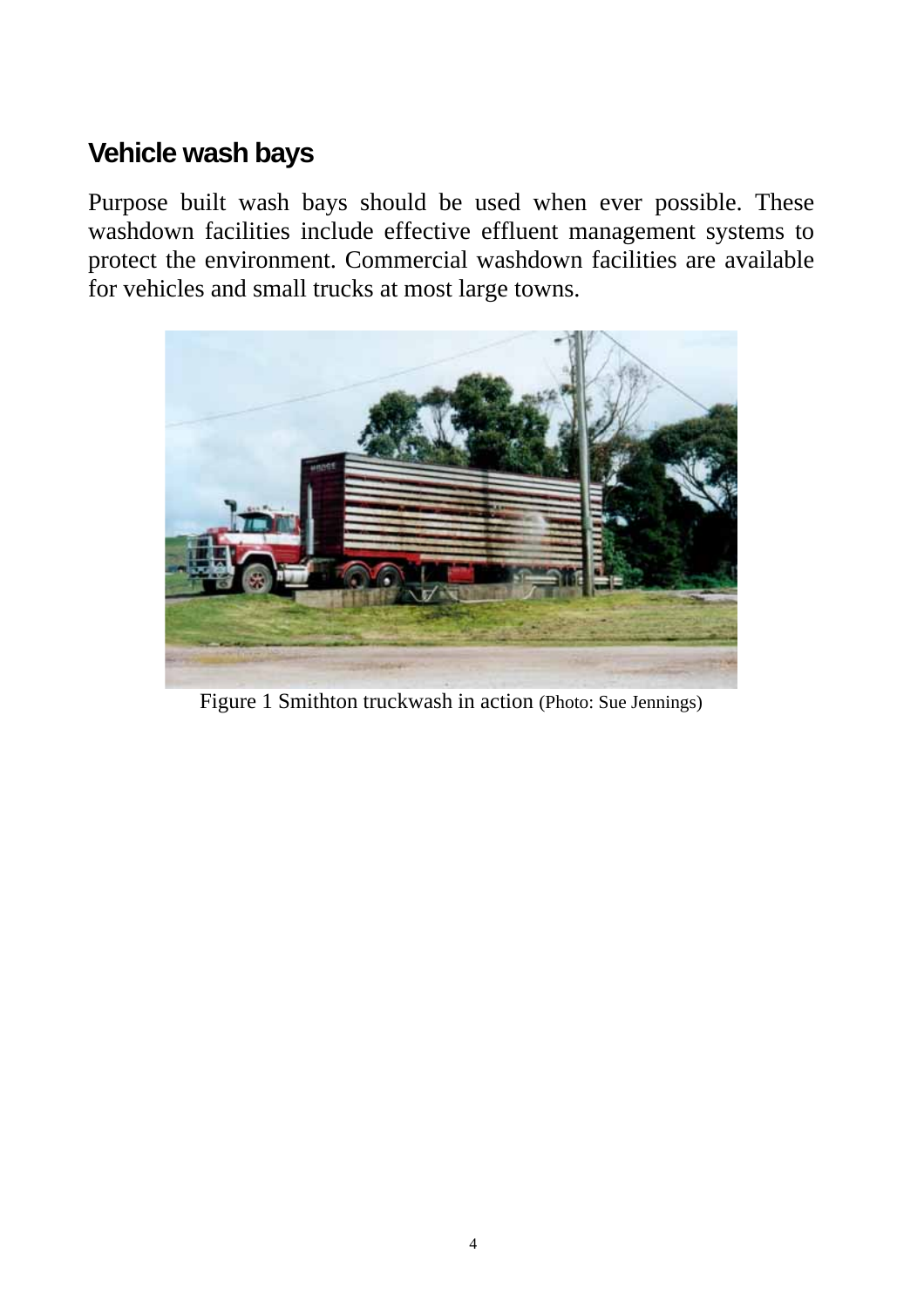# **WASHDOWN STANDARDS**

## **General standard**

For general cleaning procedures the following standard applies:

- remove only those cover plates etc that can be quickly and easily removed and replaced
- no clods of dirt or loose soil should be present after washdown. Smeared soil stains and soil firmly lodged in difficult to access areas are acceptable
- radiator, grills and the interior of vehicles should be free of accumulations of seed and other plant material

Note that some machinery, such as harvesting equipment, cannot be washed with water because of potential damage to sensitive electronic equipment. Always consult and comply with the manufacturers recommended cleaning method.

Cleaning and inspection should be undertaken in accordance with the general washdown procedure (page 8) and machinery checklists (page 9).

# **Custom standards**

Customised washdown standards may be applied under environmental management plans or job specifications where the control of a serious weed or pathogen is required. For instance, particular disinfectants may need to be applied and greater attention to soil accumulations behind protective plates and covers may be specified. Similarly landholders and managers may wish to apply specific washdown requirements.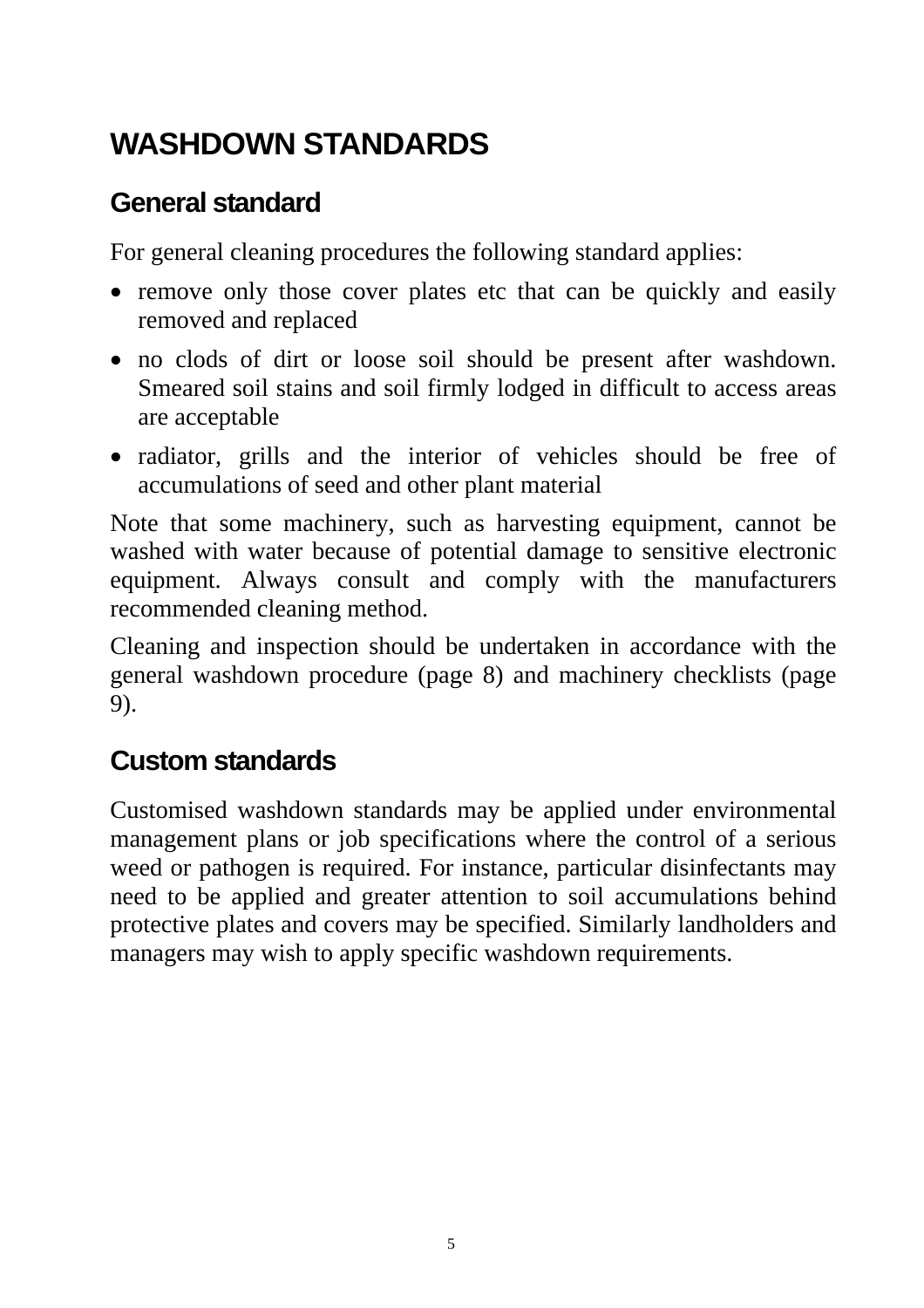# **PROCEDURES**

## **Small tools & portable washbaths**

These are used in the management of *Phytophthora* root-rot in native vegetation or can be established as temporary washdown points to contain the spread of soil by foot traffic in other diseased areas.

- 1. Site the washbath just outside the infected area or at the departure point for the vehicle or aircraft.
- 2. Remove all loose mud and dirt from the object to be cleaned.
- 3. Use the recommended safety equipment if washing with a fungicide (safety gloves and glasses).
- 4. Part fill the washbath with clean water, a depth of about 4 cms is adequate for boot washing. Mix a solution of detergent or fungicide as required (see page 3).
- 5. Clean boots, gaiters and equipment with the scrubbing brush.
- 6. Effluent containing registered products such as fungicides must be disposed of in accordance with label recommendations.
- 7. A final rinse or wipe with fungicide or methylated spirits can be used for sterilisation of scientific equipment.

# **Selecting a field washdown site.**

Field washdown of may be required to contain weeds or plant pathogens to a particular area or where machinery is moved directly between field sites. Always consult the landholder. In selecting a washdown site, consideration should be given to:

• siting the washdown at the edge, or nearby, any areas where weeds or pathogens need to be contained, choose sites where the land slopes back into an infested area or an adjacent area not susceptible to the problem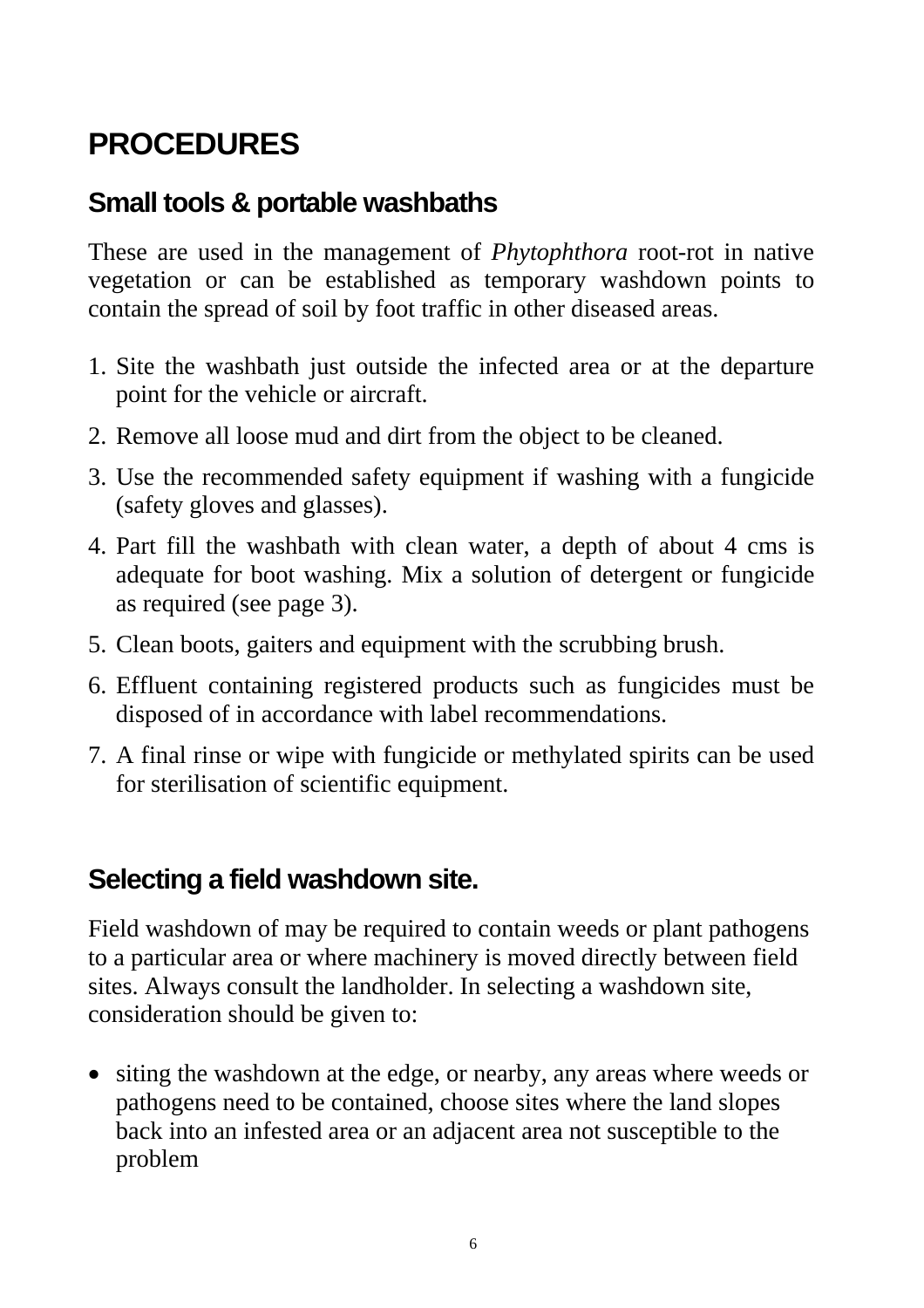- ensuring run-off will not enter any watercourse or waterbody, a buffer of at least 30m is desirable
- avoiding sensitive vegetation or wildlife habitat eg remnant native vegetation and threatened species sites
- selecting mud-free sites (e.g. well grassed, gravel, bark or timber corded) which are gently sloped to drain effluent away from the washdown area
- allow adequate space to move tracked vehicles
- potential hazards, e.g. powerlines

Note that low loaders are not a suitable platform for washing machinery.

Where there will be large quantities of effluent or there is a risk of extensive run-off, the washdown area should be bunded and a sump constructed to safely dispose of the effluent Take particular care where the effluent is likely to be contaminated with oils.

Mark or record washdown sites with the landowner or manager for subsequent monitoring and weed control.



Figure 2 Washing down (Photograph: D. Tucker)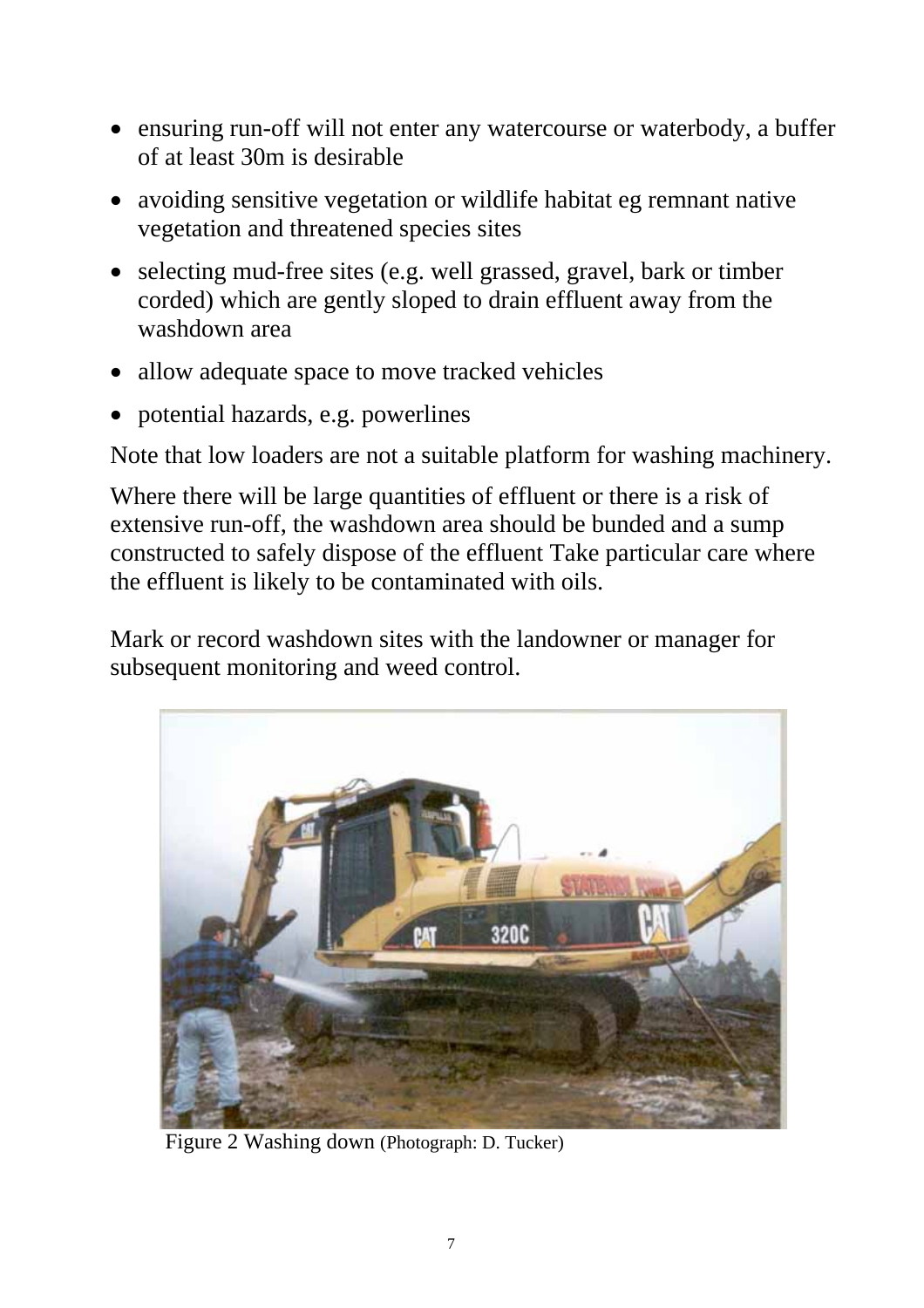# **General washdown procedure**

Note: Do NOT apply water to harvesters or other equipment that may be damaged by water.

- 1. Locate washdown site and prepare the surface or construct bunding as required.
- 2. Safely park the vehicle free of any hazards (e.g. electrical), ensure the engine is off and the vehicle is immobilised.
- 3. Look over the vehicle, inside and out, for where dirt, plant material including seeds are lodged. Pay attention to the underside, radiators, spare tyres, foot wells and bumper bars.
- 4. Remove any guards, covers or plates if required being careful of any parts that may cause injury.
- 5. Knock off large clods of mud, use a crow bar if required and sweep out the cabin.
- 6. Use a vacuum or compressed air where available for removing dried plant material like weed seeds and chaff in radiators and other small spaces where this material lodges. Brush off dry material if no other facilities are available.
- 7. Clean down with a high pressure hose and stiff brush/crowbar. Use only freshwater if washing down in the field.
- 8. Start with the underside of the vehicle, wheel arches, wheels (including spare). Next do the sides, radiator, tray, bumper bars etc and finally upper body. Some vehicles may need to be moved during washdown eg tracked machinery.
- 9. Clean any associated implements, eg buckets.
- 10. Check there is no loose soil or plant material that could be readily dislodged or removed.
- 11. In wash bays, steam treat or rinse off vehicle with clean water.
- 12. Wash effluent away from vehicle, do not drive through wash effluent.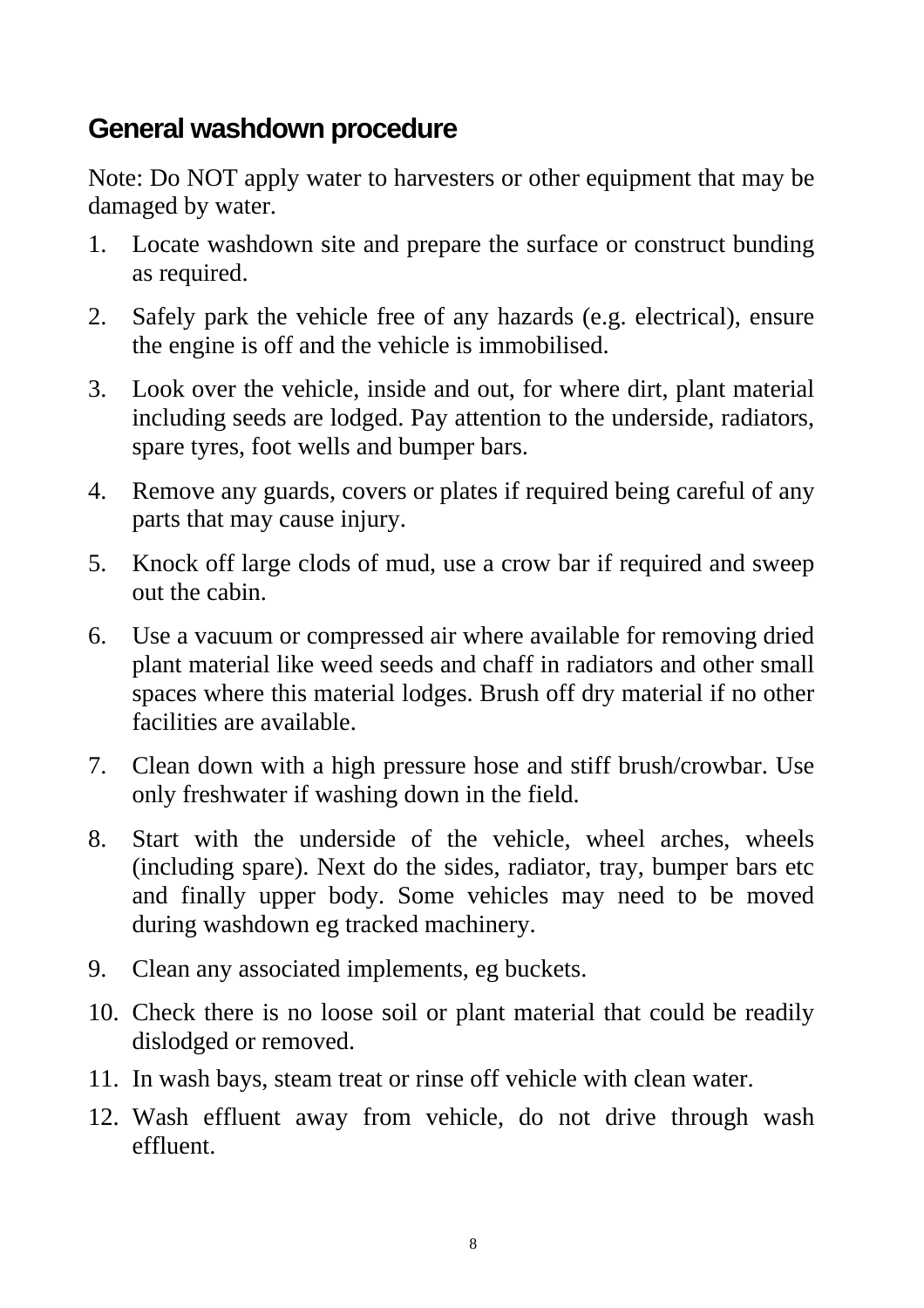# **Machinery checklists**

# **Trucks and vehicles**

For small vehicles in the field where washdown facilities can not be provided the minimum requirement is:

all loose and large clods of dirt should be physically knocked off the vehicle at the desired washdown point before driving back to a suitable wash facility.

| Cabin       | floor, mats and under seats   |  |  |
|-------------|-------------------------------|--|--|
| Engine      | radiators                     |  |  |
|             | engine bay and grill          |  |  |
| <b>Body</b> | hollow channels               |  |  |
|             | inside bumper bars            |  |  |
|             | crevices and ledges           |  |  |
|             | underside                     |  |  |
| Wheels      | inside and outside            |  |  |
|             | between dual wheels if fitted |  |  |
|             | spare wheel                   |  |  |
| Tray        | hollow channels               |  |  |
|             | chassis                       |  |  |
|             |                               |  |  |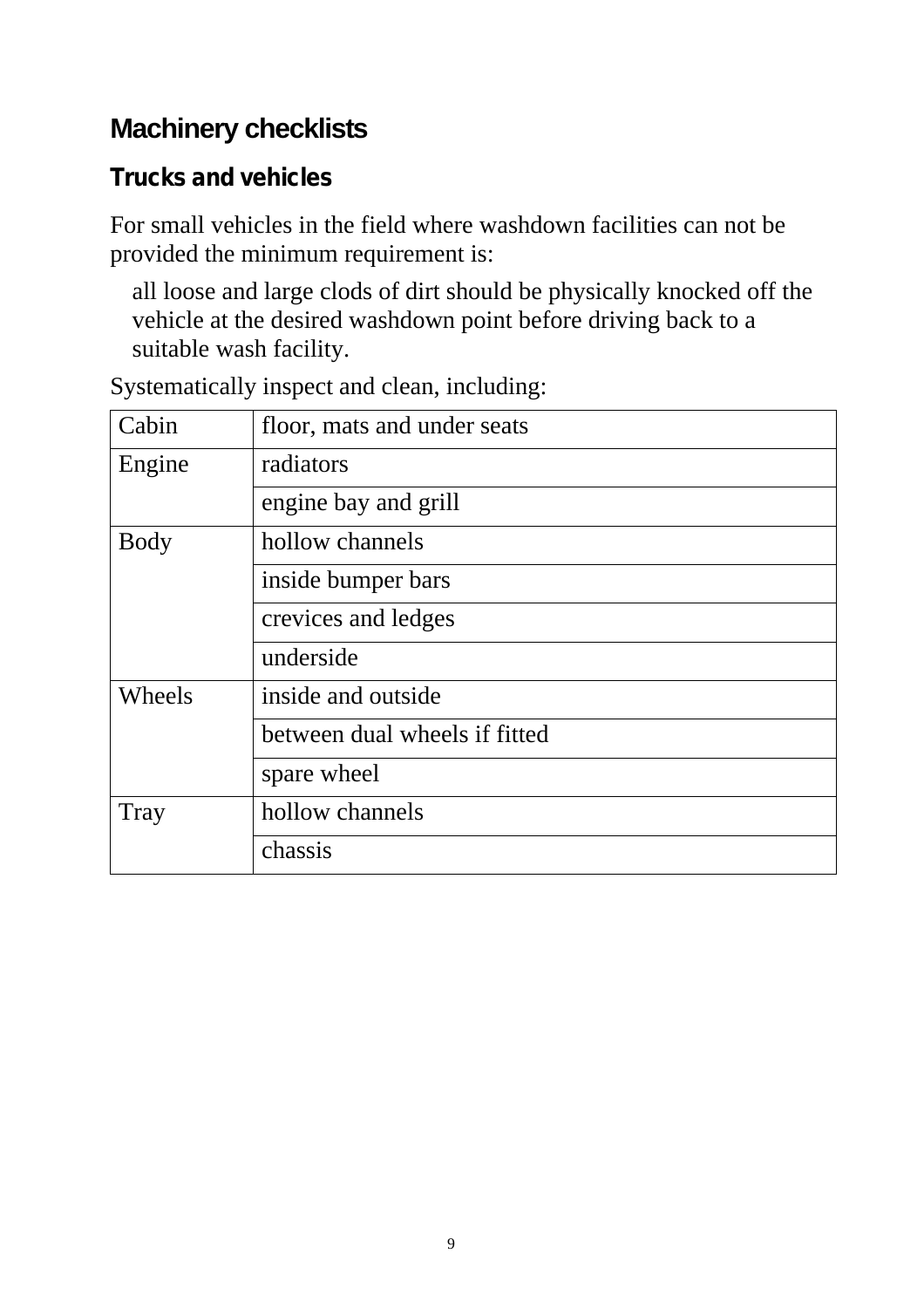# **Wheeled machinery (skidders, tractors, loaders etc)**

| Cabin                 | floor and under seats                                                                                              |  |  |
|-----------------------|--------------------------------------------------------------------------------------------------------------------|--|--|
| Engine                | grill, radiator, oil cooler etc                                                                                    |  |  |
|                       | around sound deadening panels                                                                                      |  |  |
|                       | engine compartment grill                                                                                           |  |  |
| <b>Body</b>           | chassis                                                                                                            |  |  |
|                       | axle housing, hollow sections                                                                                      |  |  |
|                       | guards                                                                                                             |  |  |
|                       | cab steps                                                                                                          |  |  |
|                       | around fuel tank                                                                                                   |  |  |
|                       | hollow sections in drawbars and retractable/extendable<br>type three point linkages                                |  |  |
|                       | general holes, ledges, gaps and crevices in body<br>including damaged boots, cover plates where trash may<br>lodge |  |  |
| Wheels                | inside and outside wheels and rims                                                                                 |  |  |
|                       | spaces between dual wheels                                                                                         |  |  |
|                       | chains if fitted                                                                                                   |  |  |
| Attached<br>equipment | buckets/ blades including teeth and adaptor plates                                                                 |  |  |
| Hydraulic<br>arms     | crevices where trash can lodge                                                                                     |  |  |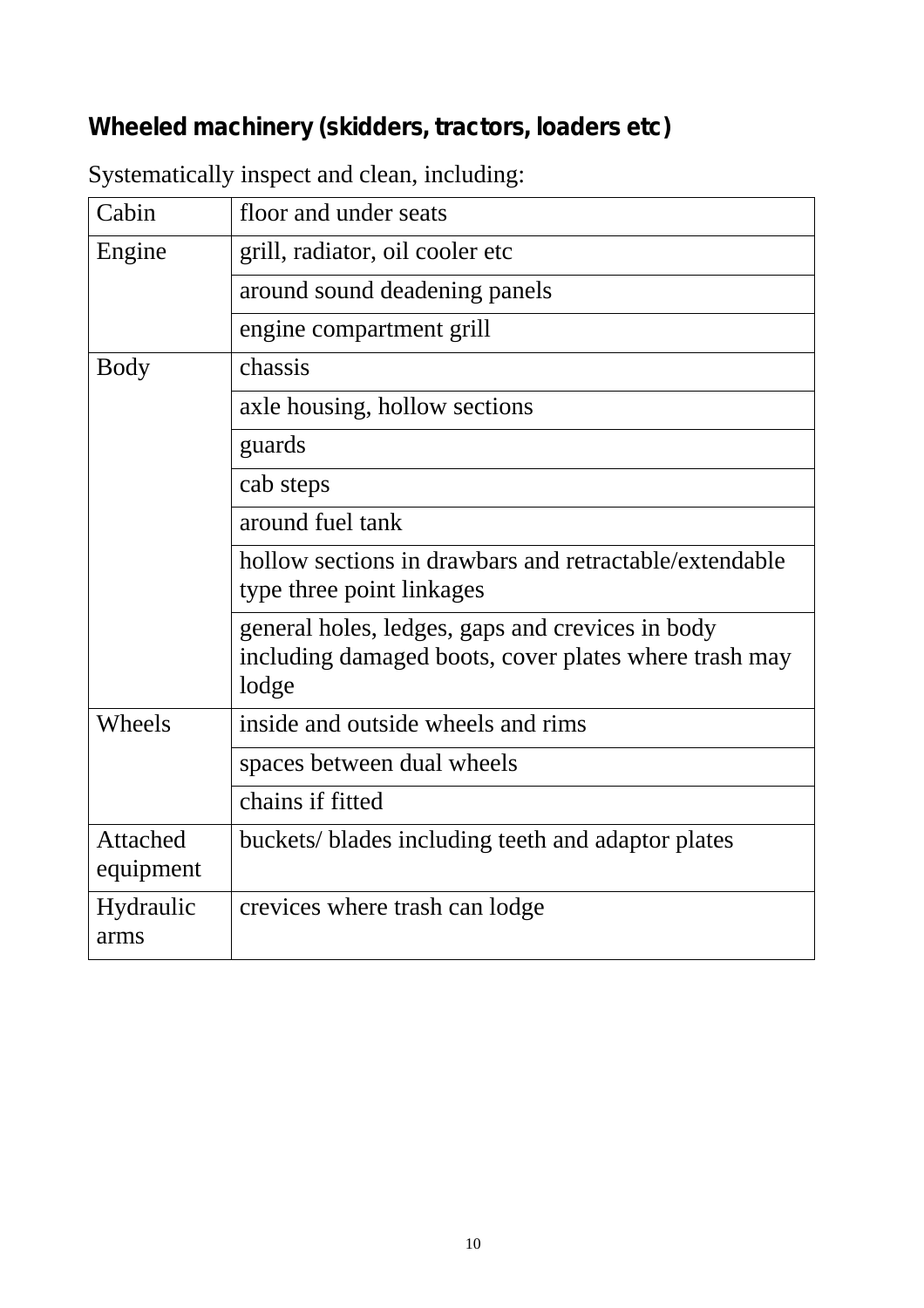# **Bulldozers**

| Cabin              | floor and under seats                                                                                  |  |  |
|--------------------|--------------------------------------------------------------------------------------------------------|--|--|
|                    | below transmission coverplates                                                                         |  |  |
| Engine             | radiator, oil cooler etc                                                                               |  |  |
|                    | airfilters (for seeds)                                                                                 |  |  |
|                    | around engine bay                                                                                      |  |  |
| Tracks             | lift inspection/coverplates to gain inside access                                                      |  |  |
|                    | idler wheels                                                                                           |  |  |
|                    | track frame                                                                                            |  |  |
| <b>Body Plates</b> | knock lose material out from belly plates and rear plates<br>as far as is feasible without dismantling |  |  |
| <b>Body</b>        | fuel cells                                                                                             |  |  |
|                    | battery box                                                                                            |  |  |
| <b>Blade</b>       | check all hollow sections                                                                              |  |  |
|                    | pivot points and adaptors at rear of blade where soil can<br>compact                                   |  |  |
| <b>Tines</b>       | crevices where trash can lodge                                                                         |  |  |
| Ripper             | ripper frame support which is usually hollow                                                           |  |  |
|                    | compacted soil underneath ripper points                                                                |  |  |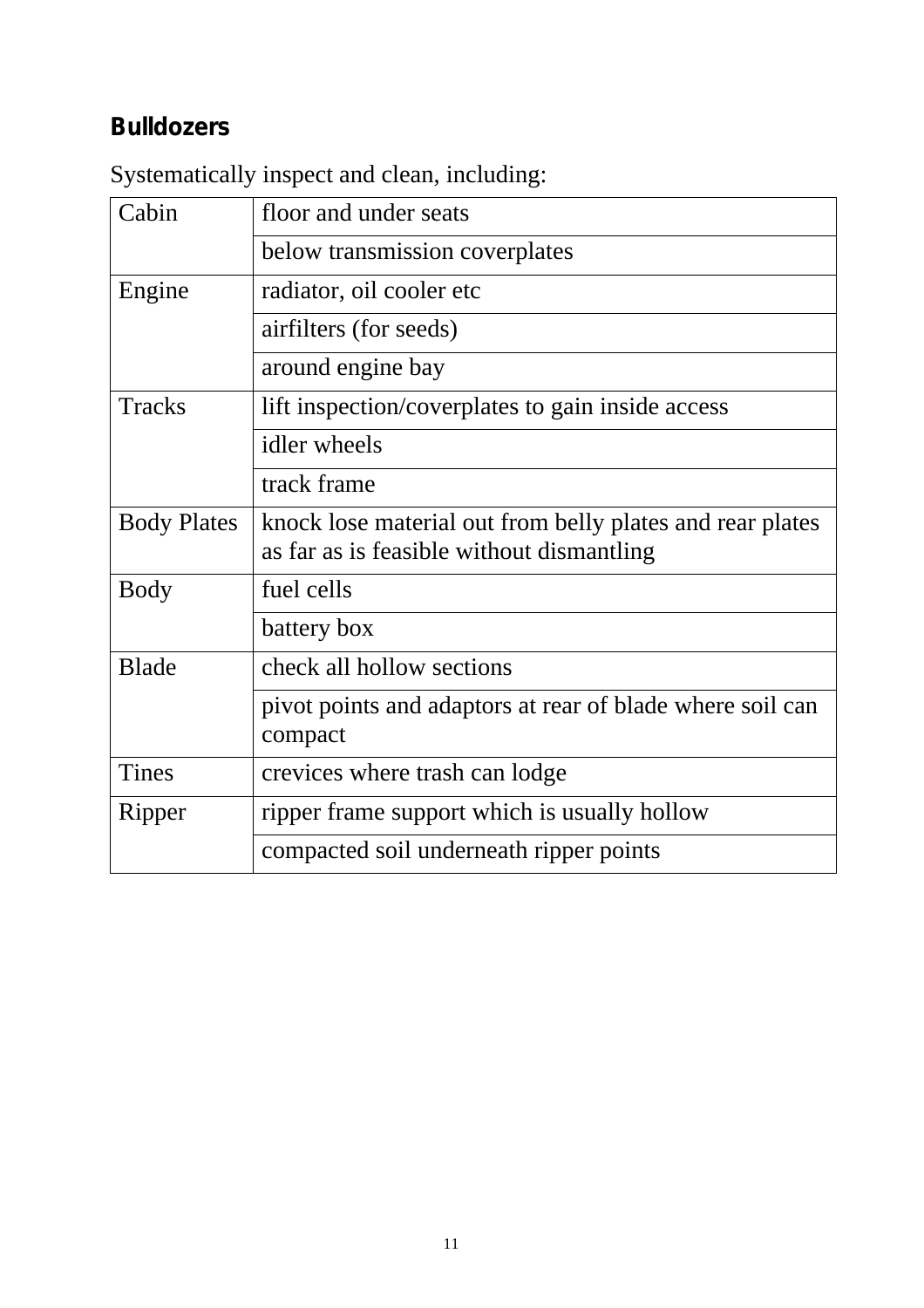# **Excavators**

| Cabin              | floor and under seats                                  |  |  |
|--------------------|--------------------------------------------------------|--|--|
| Engine             | grill, radiator, oil cooler etc                        |  |  |
|                    | around engine bay                                      |  |  |
| <b>Tracks</b>      | idler wheels                                           |  |  |
|                    | track frame                                            |  |  |
|                    | tracks                                                 |  |  |
|                    | removable track adjustor guards and lubrication points |  |  |
| <b>Body Plates</b> | glacier plate near radiator                            |  |  |
| <b>Body</b>        | ledges and channels                                    |  |  |
| <b>Blade</b>       | check all hollow sections                              |  |  |
|                    | between teeth of adaptors                              |  |  |
|                    | wear plates                                            |  |  |
| <b>Booms</b>       | crevices                                               |  |  |
| Turret pivot       | under and around mechanism                             |  |  |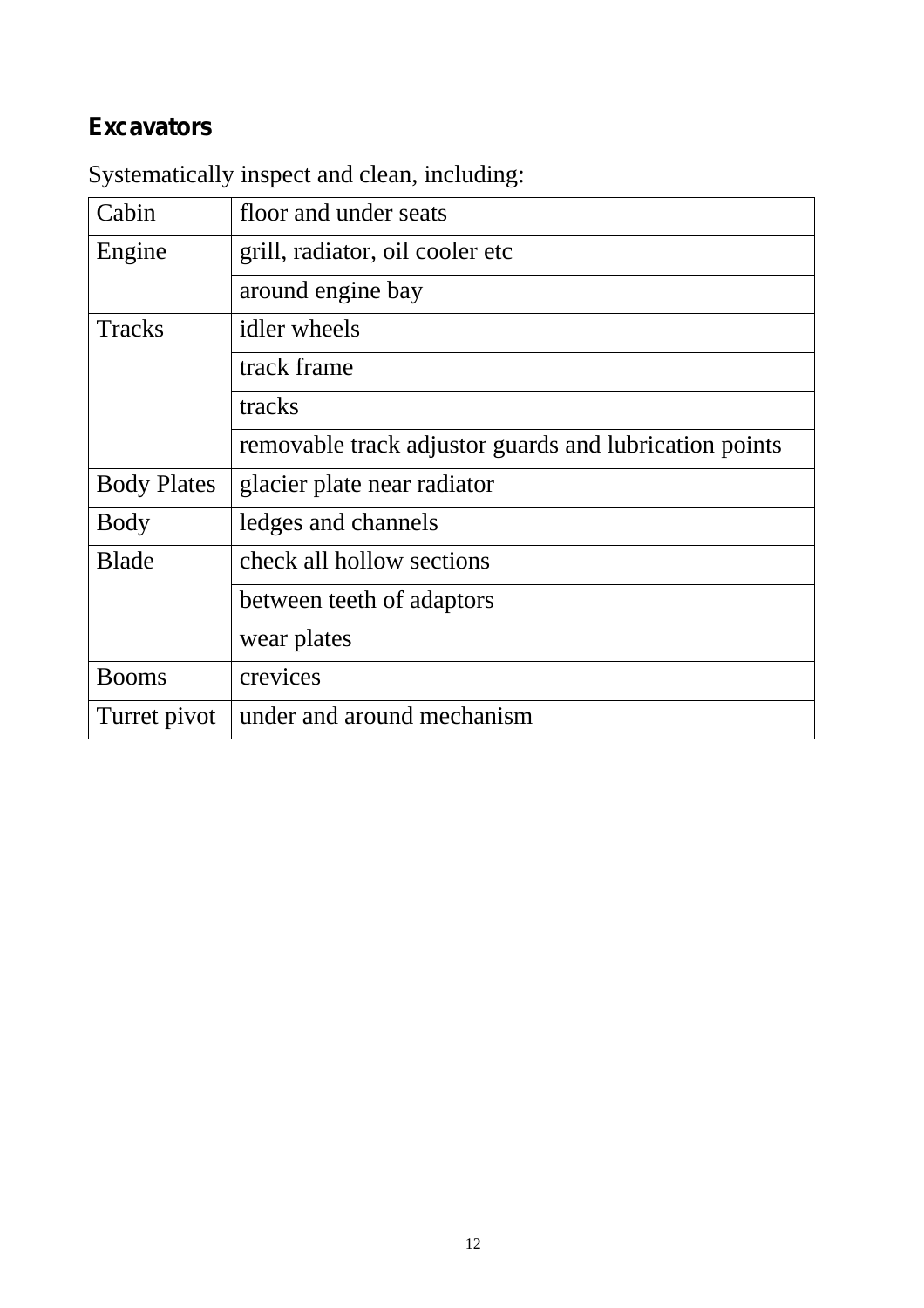# **Ground engaging equipment**

Ploughs tillage equipment, discs, drills, seeders, posthole diggers, planting and harvesting equipment.

#### **Always consult the landowner or manager on requirements and suitable clean down site.**

Remove the bulk of the soil by knocking off and scrapping as far as practical. Depending on the type of contamination, wet or dry, use water or an air compressor.

| Frame     | hollow channels                  |  |  |
|-----------|----------------------------------|--|--|
|           | chassis crevices and ledges      |  |  |
|           | bearing housings                 |  |  |
| Wheels/   | inside and outside               |  |  |
| tyres     | lifting mechanism                |  |  |
|           | axles                            |  |  |
| Mechanism | holding bins                     |  |  |
|           | discs, tines, cutters and shears |  |  |
|           | behind safety guards             |  |  |
|           | conveyors                        |  |  |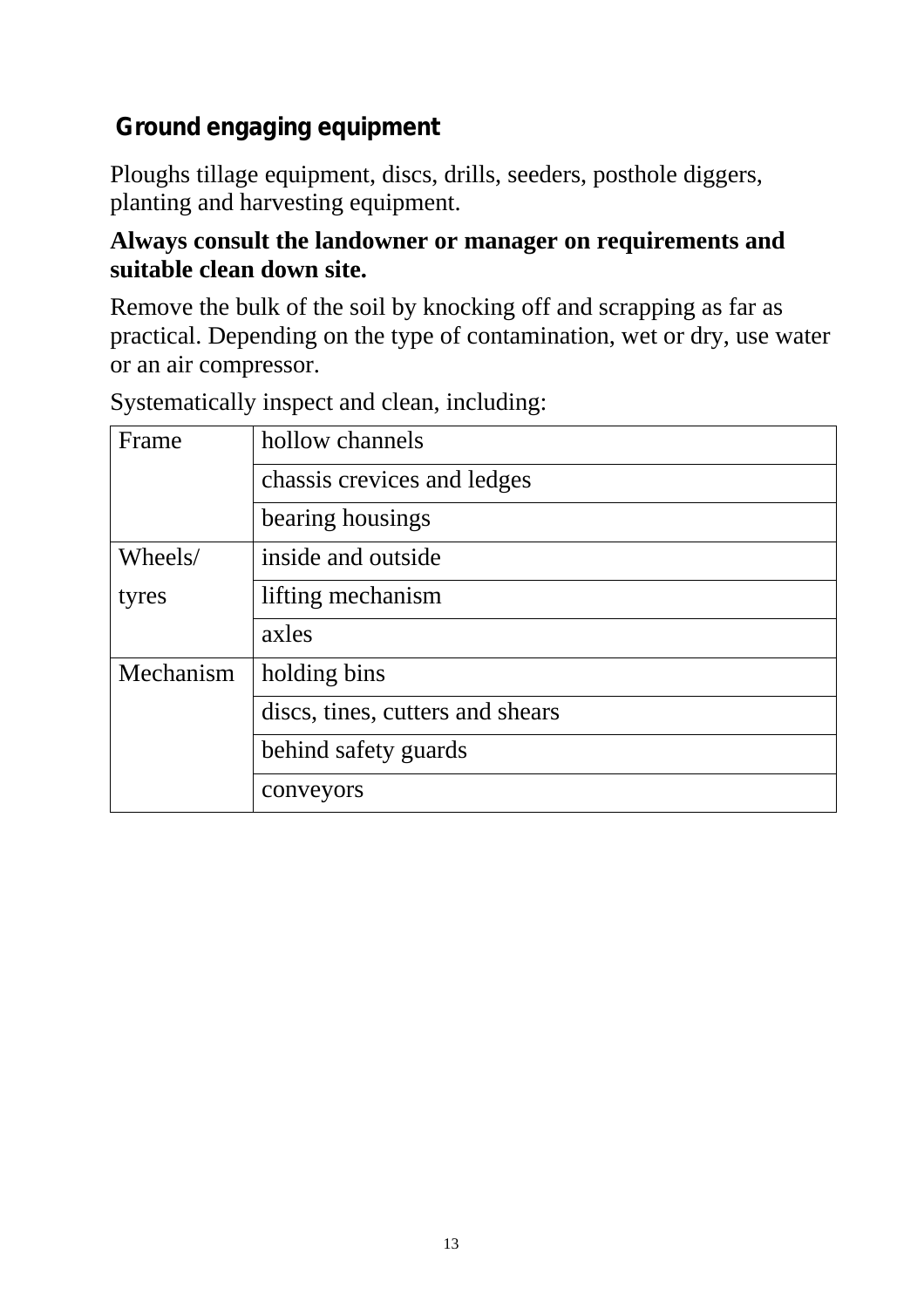### **Fodder and grain production equipment.**

(Rakes, headers, windrowers, conditioners, tedders, bailers etc)

### **Always consult the landowner or manager on requirements and**

**suitable clean down site.** Clean down may be required to control variety contamination in addition to weed and disease control. For certified crops clean down prior to leaving each crop and discharge headers 50m into next crop in accordance with the certification guidelines (see Agricultural Contractors of Tasmania Handbook) or the instructions of a Seed Certification Inspector.

Use only compressed air or a large vacuum cleaner. Cleaning with high pressure water could seriously damage harvesting equipment.

- 1. Blow down the outside of the machine first.
- 2. Remove or open easily accessed shields and covers and systematically inspect then clean.
- 3. For harvesters, increase the wind and run the machine at high speed.
- 4. Complete with a final blow down of the outside after closing covers.

Pay particular attention to:

| Body and frame   | Hollow channels, ledges and crevices             |  |  |
|------------------|--------------------------------------------------|--|--|
| Cabin            | in and under the cabin                           |  |  |
| Engine           | radiator and grill                               |  |  |
|                  | around engine bay                                |  |  |
| Stone trap       | if fitted                                        |  |  |
| Mechanisms       | elevators, slides, augers, drum and concaves     |  |  |
|                  | gearboxes, pulleys                               |  |  |
| <b>Headers</b>   | straw spreader or choppers                       |  |  |
| grain bin, trays |                                                  |  |  |
|                  | fan housing, sieves and screens                  |  |  |
| <b>Bailers</b>   | pickup and around bale chamber and knotters area |  |  |

Note: For certified crops, headers must be comprehensively cleaned which will take  $\frac{1}{2}$  to 1 day.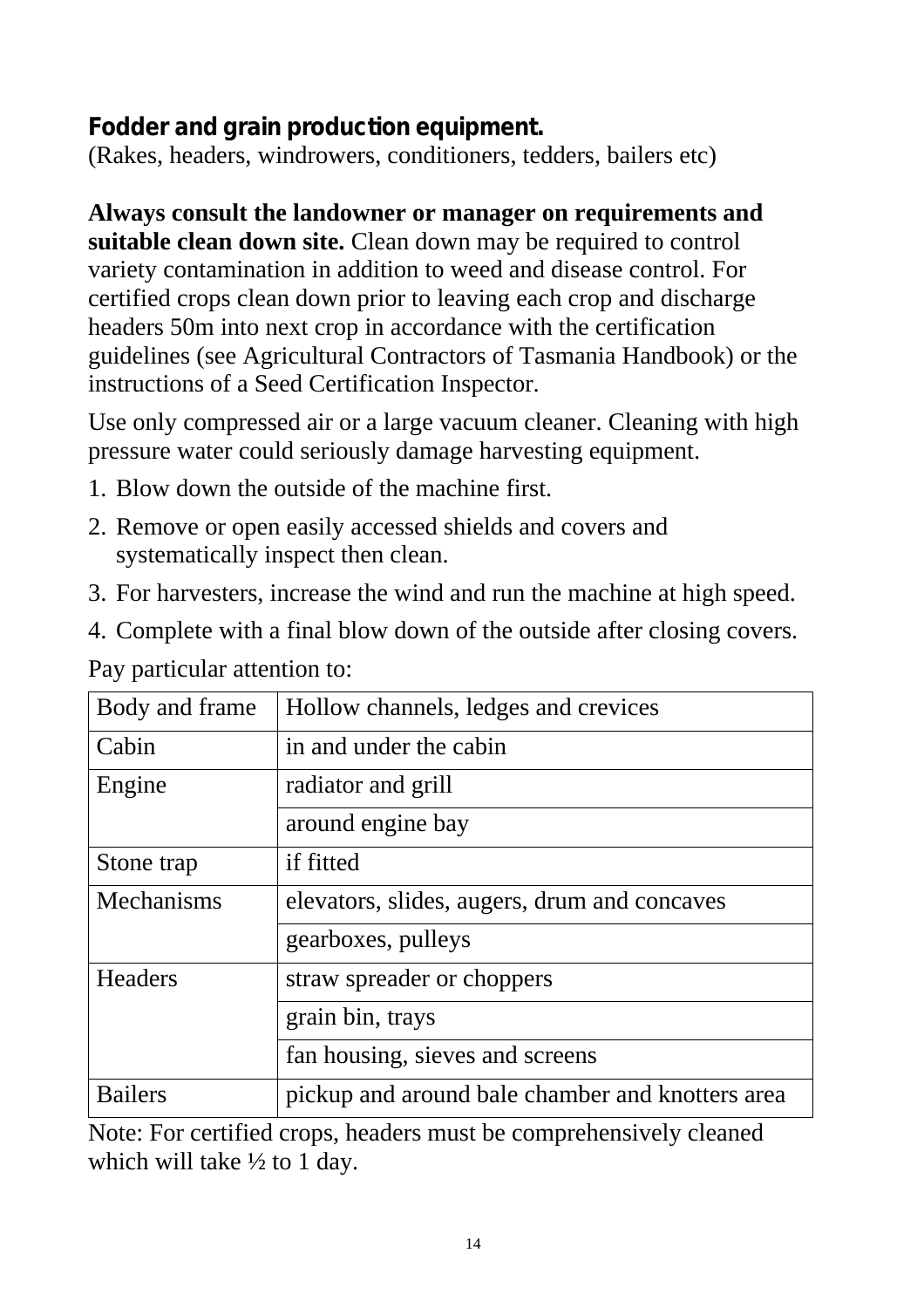#### **Slashers and mowers.**

Slashers are major contributors to roadside weed spread through carriage of seed. Cleaning may be required after passing through significant weed infestations or prior to slashing weed free areas.

When used in dry conditions they are best cleaned by blowing down. An on-board or portable compressor can be used and a stiff broom or shovel may be helpful.

- 1. Disengage power take off or other cutter power system.
- 2. Inspect and clean, paying particular attention to:

| Linkages    | all places seeds may lodge                                      |  |  |
|-------------|-----------------------------------------------------------------|--|--|
| <b>Body</b> | underside including any sills                                   |  |  |
|             | safety chain                                                    |  |  |
|             | cutters                                                         |  |  |
|             | topside including any sills                                     |  |  |
| Wheels      | inside and outside                                              |  |  |
| Tractor     | inspect and blow down or sweep out as per washdown<br>checklist |  |  |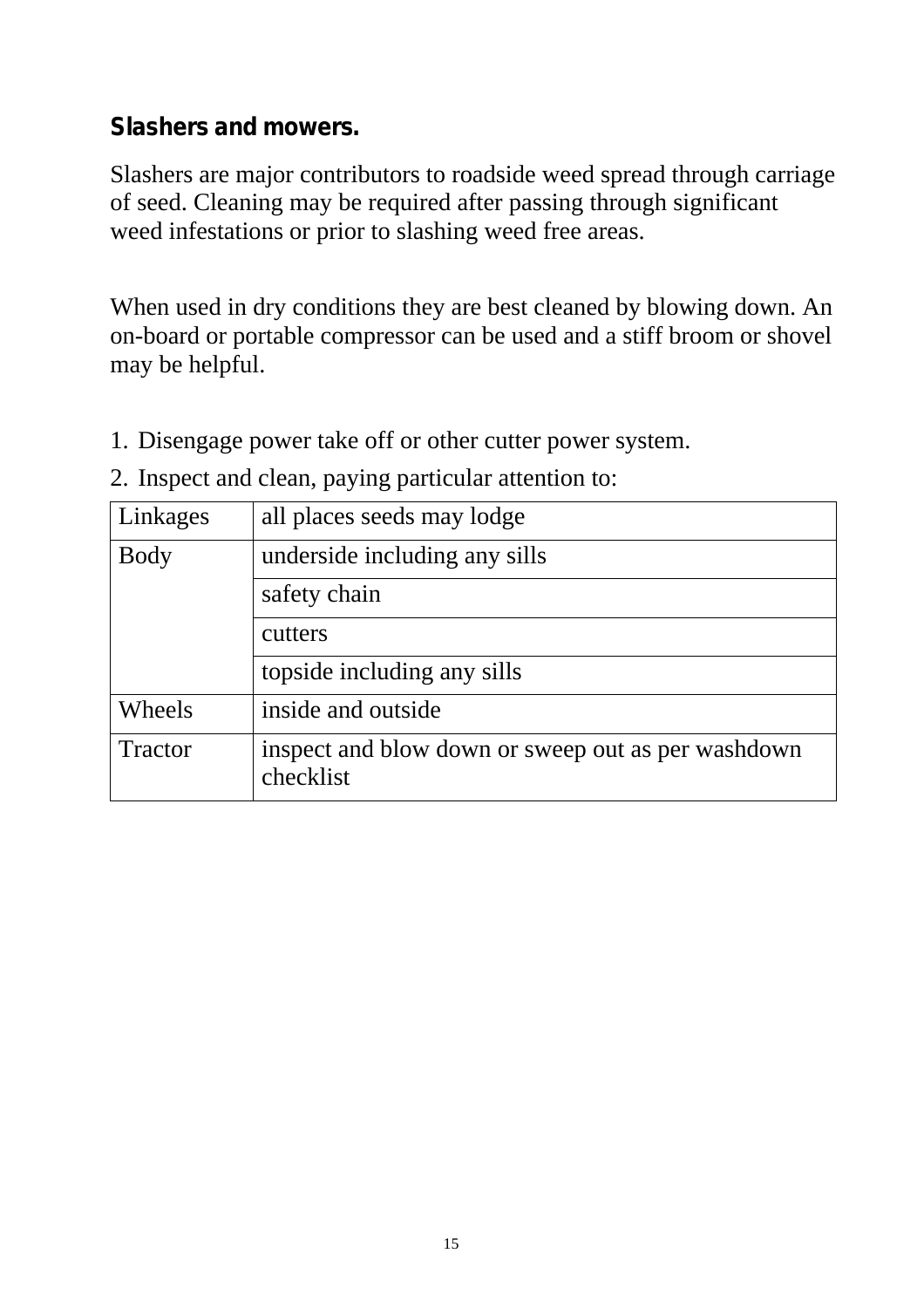# **Water disinfection for** *Phytophthora* **root rot management**

Where water is transported into *Phytophthora* management zones or other areas of native vegetation sensitive to *Phytophthora* root-rot the water should be disinfected to prevent the introduction of *Phytophthora* root-rot. This situation will normally only occur during fire fighting operations where water is drawn from a different catchment.

Disinfection of water is most easily undertaken using granulated pool chlorine products. Handle in accordance with the manufacturer's safety instructions and mix at a rate of:

6ml (0.05% NaOCl) per 10L water

The mixed solution should be allowed to stand a few minutes for disinfection to be completed. Fire fighting need not be delayed as there will be adequate time for disinfection on route to the fire. As chlorine is corrosive, equipment should be adequately rinsed with fresh water following use.

Note: Fire fighting foams or detergents will neutralise chlorine treatments. This will not be a problem provided that tanks do not become contaminated with foam or detergent is not added to the tanks to make "wet water". Sterilisation will occur in the tank prior to foam induction.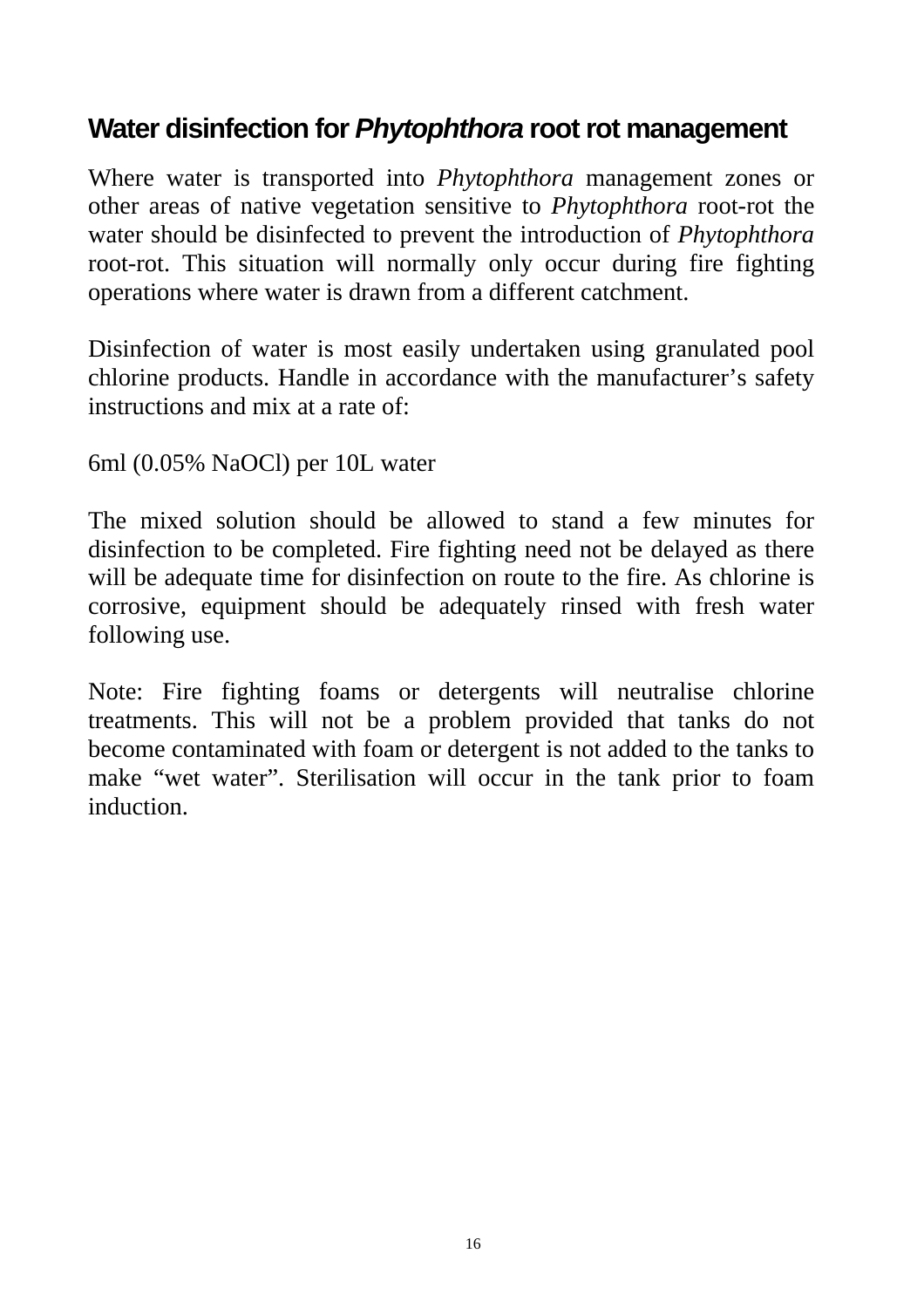# **APPENDIX 1: CLEANING AGENTS AND DISINFECTANTS**

#### **Truck cleaning agents**

These may be used to improve soil removal and to degrease. They are best limited to use in washdown stations where effluent disposal systems are in place to limit grease and detergent contamination. A number of products are on the market, including products specifically designed for fungal control.

#### **Specific cleaning agents for** *Phytophthora* **root rot.**

#### Phytophthora clean™

Phytophthora clean<sup>™</sup> is registered for the sterilisation of equipment and machinery in Tasmania for the control of *Phytophthora cinnamomi*. It is used at a rate of 200ml per 10L of water for washing surfaces cleaned of mud, and at a rate of 1000ml per 10L water in washbaths. Solution should remain in contact with surfaces for at least 30 seconds before rinsing. It is available in 20L or 200L drums and is manufactured by SDI Group, Dandenong South (Ph: 03 9768 3368, web: www.sdiinternational.com.au). Use only in accordance with the label directions and when prescribed in the job specifications for the control of *Phytophthora* root rot.

#### Sodium Hypochlorite

Sodium hypochlorite is recommended for sterilising water in firefighting units. However it needs to be used carefully. Once mixed the compound is not stable and quickly degrades, particularly in water with a high organic content. It also corrodes metal. 2 mg/l chlorine is required to kill zoospores in water with a 1 minute exposure time.

#### Pure alcohol and methylated spirits

These may be used for surface sterilisation of equipment once dirt has been washed off. Its application is limited to small implements and items used in disease survey work such as sampling for *Phytophthora* root-rot.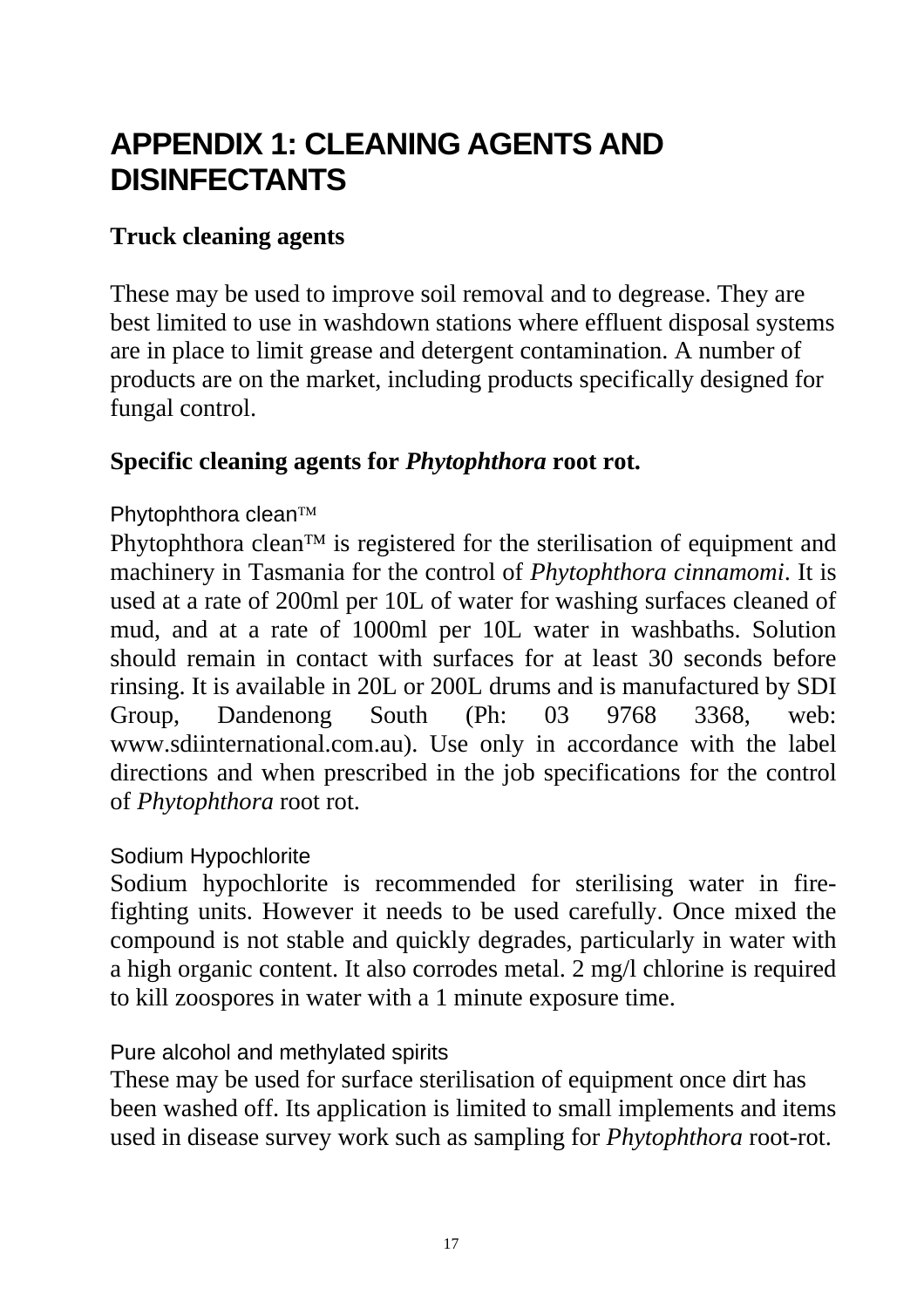# **APPENDIX 2: WASHDOWN LEDGER**

| <b>Date</b> | Operator | <b>Machine</b> | Location |
|-------------|----------|----------------|----------|
|             |          |                |          |
|             |          |                |          |
|             |          |                |          |
|             |          |                |          |
|             |          |                |          |
|             |          |                |          |
|             |          |                |          |
|             |          |                |          |
|             |          |                |          |
|             |          |                |          |
|             |          |                |          |
|             |          |                |          |
|             |          |                |          |
|             |          |                |          |
|             |          |                |          |
|             |          |                |          |
|             |          |                |          |
|             |          |                |          |
|             |          |                |          |
|             |          |                |          |
|             |          |                |          |
|             |          |                |          |
|             |          |                |          |
|             |          |                |          |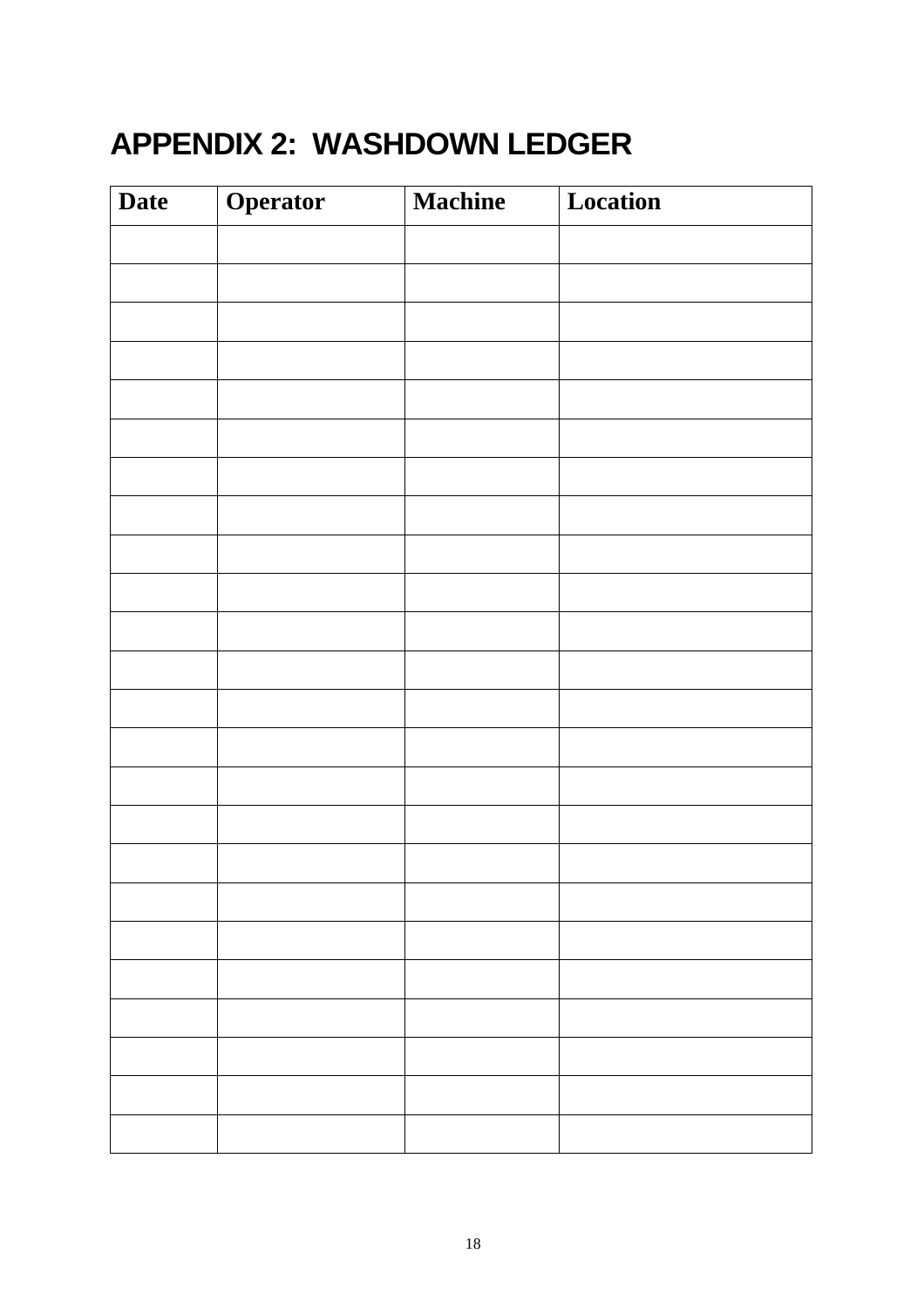# **WASHDOWN LEDGER**

| <b>Date</b> | Operator | <b>Machine</b> | Location |
|-------------|----------|----------------|----------|
|             |          |                |          |
|             |          |                |          |
|             |          |                |          |
|             |          |                |          |
|             |          |                |          |
|             |          |                |          |
|             |          |                |          |
|             |          |                |          |
|             |          |                |          |
|             |          |                |          |
|             |          |                |          |
|             |          |                |          |
|             |          |                |          |
|             |          |                |          |
|             |          |                |          |
|             |          |                |          |
|             |          |                |          |
|             |          |                |          |
|             |          |                |          |
|             |          |                |          |
|             |          |                |          |
|             |          |                |          |
|             |          |                |          |
|             |          |                |          |